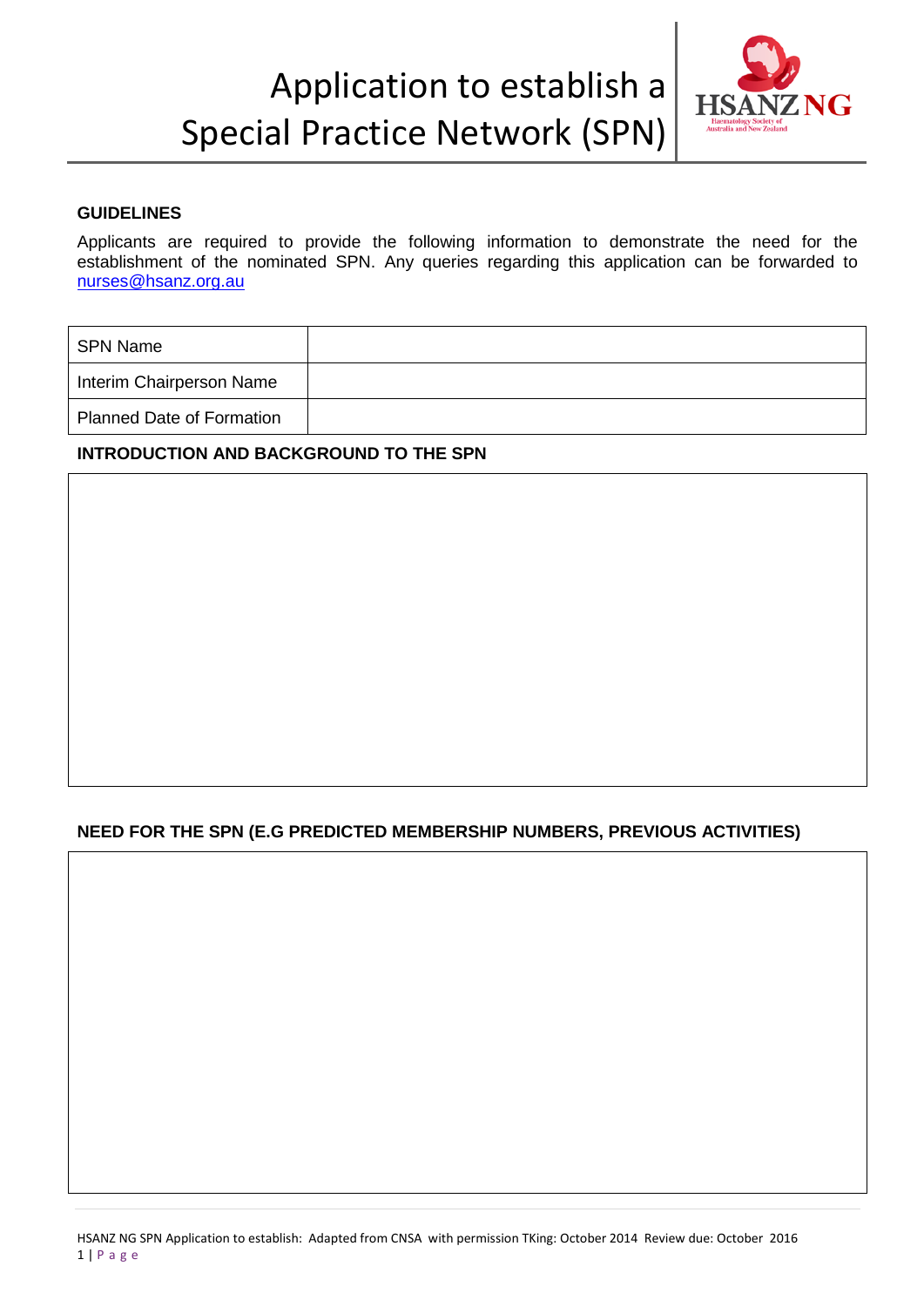# Application to establish a Special Practice Network (SPN)



## **PLANNED PROFESSIONAL AND EDUCATIONAL ACTIVITIES FOR THE COMING 12 MONTHS (to include aims and objectives of group)**

**PLANNED PROMOTIONAL AND RECRUITMENT ACTIVITIES**

**CURRENT OR PLANNED RELATIONSHIP/S WITH OTHER ORGANISATIONS OR GROUPS**